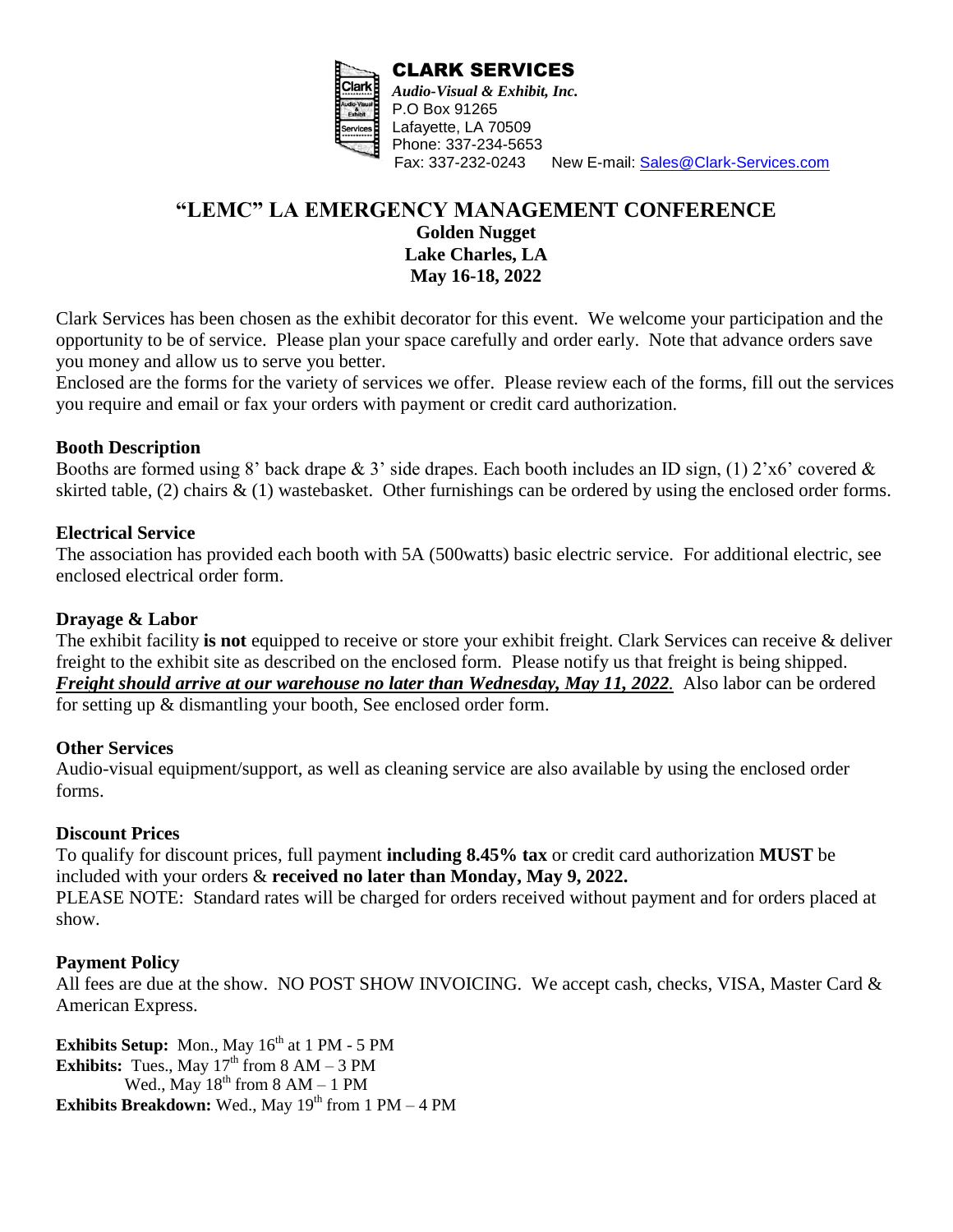

# CREDIT CARD AUTHORIZATION

Clark Services offers you the option to charge the amount of your advance order(s) to your credit card account. Our payment policy requires 100% payment plus tax at show site.

It you wish to use this method of payment, please complete the information requested below and return the completed form with your order(s).

## CHARGE (Check One):

| Check     MasterCard*<br>(500)<br>(501)                                                                                                                                                                                                                                             |                                              | (501) | (502)                |                     |     |
|-------------------------------------------------------------------------------------------------------------------------------------------------------------------------------------------------------------------------------------------------------------------------------------|----------------------------------------------|-------|----------------------|---------------------|-----|
| Expiration Date: ___/___                                                                                                                                                                                                                                                            |                                              |       |                      |                     |     |
|                                                                                                                                                                                                                                                                                     |                                              |       | <b>Security Code</b> |                     |     |
| Signature: Signature: Signature: Signature: Signature: Signature: Signature: Signature: Signature: Signature: Signature: Signature: Signature: Signature: Signature: Signature: Signature: Signature: Signature: Signature: Si                                                      |                                              |       |                      |                     |     |
| Please <i>print</i> clearly the following information:                                                                                                                                                                                                                              |                                              |       |                      |                     |     |
|                                                                                                                                                                                                                                                                                     |                                              |       |                      |                     |     |
|                                                                                                                                                                                                                                                                                     |                                              |       |                      |                     |     |
| For your convenience, we will also process your card for payment of any additional charges incurred<br>at show site for services provided by Clark Services. We will provide this service automatically,<br>unless you indicate below you do not want us to proceed in this manner. |                                              |       |                      |                     |     |
|                                                                                                                                                                                                                                                                                     | DO NOT use the card for additional services. |       |                      |                     |     |
|                                                                                                                                                                                                                                                                                     |                                              |       |                      | Date:               |     |
| Address: <u>Address</u> : Address: Address: Address: Address: Address: Address: Address: Address: Address: Address: Address: Address: Address: Address: Address: Address: Address: Address: Address: Address: Address: Address: Addr                                                |                                              |       |                      |                     |     |
| Street                                                                                                                                                                                                                                                                              | City                                         |       |                      | <b>State</b>        | Zip |
|                                                                                                                                                                                                                                                                                     |                                              |       |                      |                     |     |
|                                                                                                                                                                                                                                                                                     |                                              |       |                      |                     |     |
|                                                                                                                                                                                                                                                                                     |                                              |       |                      |                     |     |
| Name of Event: "LEMC" LA Emergency Management Conference 2022                                                                                                                                                                                                                       |                                              |       |                      | Booth No: _________ |     |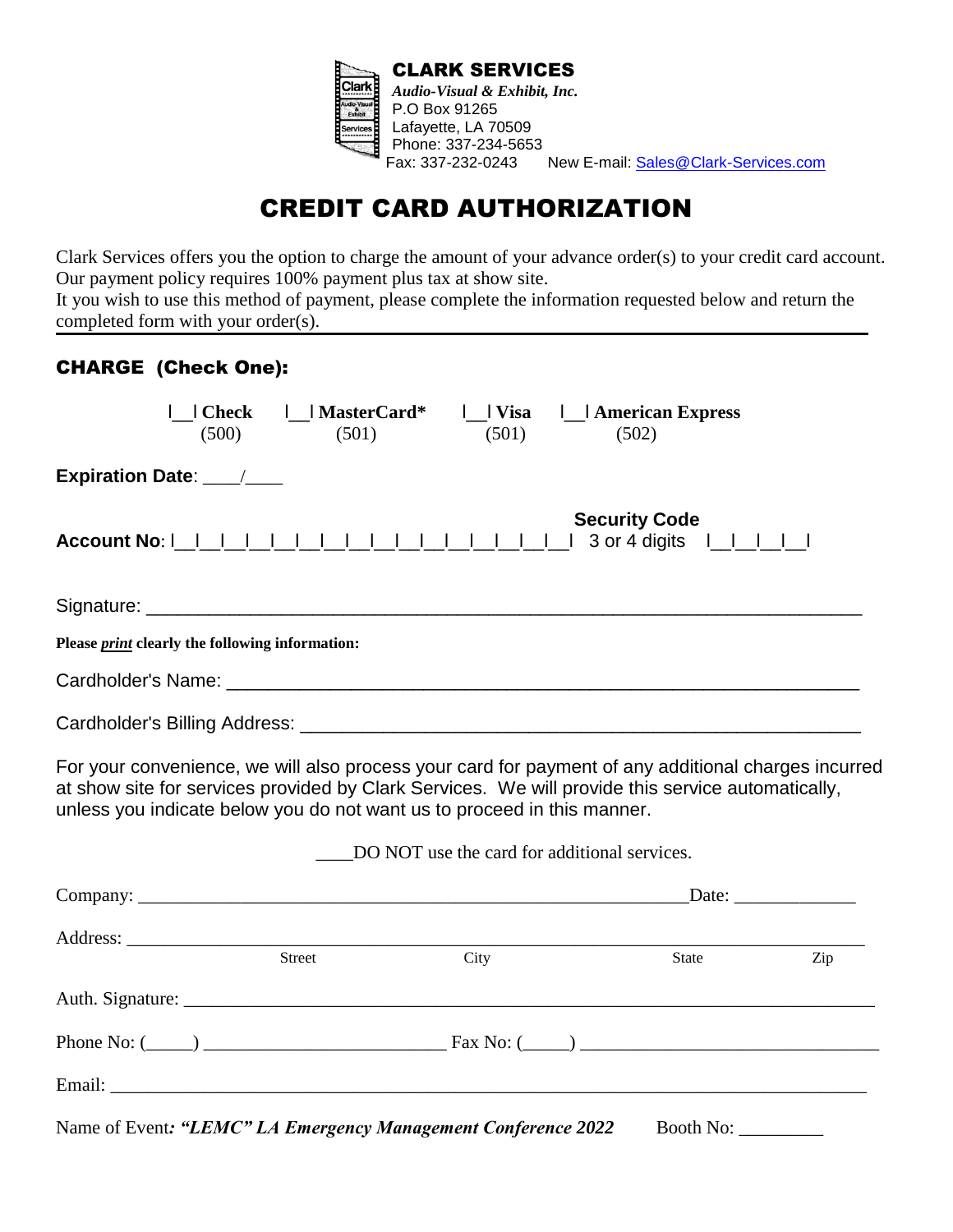CLARK SERVICES



*Audio-Visual & Exhibit, Inc.* P.O Box 91265 Lafayette, LA 70509 Phone: 337-234-5653

New E-mail: [Sales@Clark-Services.com](mailto:clarkservices@bellsouth.net)

# EXHIBIT FURNISHINGS

To qualify for Advance Order rate, payment and tax must be received 7 days prior to move-in. Unpaid orders or those placed at the show are payable at Floor Order rates and are due at the show.

| <b>DESCRIPTION</b>                                                               | <b>ADVANCE</b>              | <b>FLOOR</b>            | <b>QUANTITY</b> | <b>PRICE X</b> |
|----------------------------------------------------------------------------------|-----------------------------|-------------------------|-----------------|----------------|
| <b>QTY</b>                                                                       |                             |                         |                 |                |
| <b>SEATING</b>                                                                   |                             |                         |                 |                |
| <b>Folding Chair</b>                                                             | \$10.00<br>(1)              | \$12.00<br>(51)         |                 |                |
| Padded Chair                                                                     | \$15.00<br>(3)              | \$18.00<br>(53)         |                 |                |
| <b>Counter Stool</b>                                                             | \$20.00<br>(4)              | \$24.00<br>(54)         |                 |                |
| <b>WOOD TABLES 30" HIGH</b>                                                      |                             |                         |                 |                |
| Draped Tables: Draping includes white vinyl top $\&$ skirting on 3 sides         |                             |                         |                 |                |
| $2' \times 4'$                                                                   | \$40.00<br>(5)              | \$48.00<br>(55)         |                 |                |
| $2' \times 6'$                                                                   | \$50.00<br>(6)              | \$60.00<br>(56)         |                 |                |
| $2' \times 8'$                                                                   | \$60.00<br>(7)              | \$72.00<br>(57)         |                 |                |
| 4 <sup>th</sup> side draped on 30" tables                                        | \$20.00                     | $(27)$ \$ 24.00<br>(76) |                 |                |
| Without Drapes: Bare Wooden Table                                                |                             |                         |                 |                |
| $2' \times 4'$                                                                   | \$26.00<br>(8)              | \$30.00<br>(58)         |                 |                |
| $2' \times 6'$                                                                   | $$33.00$ (9)                | \$37.00<br>(59)         |                 |                |
| $2' \times 8'$                                                                   | \$42.00(10)                 | \$46.00<br>(60)         |                 |                |
| <b>WOOD COUNTERS 42" HIGH</b>                                                    |                             |                         |                 |                |
| Draped Counters: Draping includes white vinyl top $&$ skirting on 3 sides        |                             |                         |                 |                |
| $2' \times 4'$                                                                   | \$50.00<br>(11)             | \$60.00<br>(61)         |                 |                |
| $2' \times 6'$                                                                   | \$60.00<br>(12)             | \$72.00<br>(62)         |                 |                |
| $2' \times 8'$                                                                   | \$70.00<br>(13)             | \$84.00<br>(63)         |                 |                |
| $4th$ side draped on 42" counters                                                | $$20.00$ (27) $$24.00$ (76) |                         |                 |                |
| <b>CARPET</b> Circle color: Blue - Burgundy - Gold - Red - Grey                  |                             |                         |                 |                |
|                                                                                  | \$50.00                     | \$60.00                 |                 |                |
|                                                                                  | (14, 15, 16, 17, 18)        | (64, 65, 66, 67, 68)    |                 |                |
| <b>Carpet Padding</b>                                                            | (77)<br>\$25.00             | \$35.00<br>(78)         |                 |                |
| <b>MISCELLANEOUS</b>                                                             |                             |                         |                 |                |
| Step Riser-4',6',8' (price/ft)                                                   | \$3.00<br>(19)              | advance only            |                 |                |
| <b>Waste Basket</b>                                                              | \$10.00<br>(20)             | \$12.00<br>(70)         |                 |                |
| <b>Metal Tripod Easel</b>                                                        | \$15.00<br>(21)             | \$18.00<br>(71)         |                 |                |
| Drape (price/ft)                                                                 | \$4.00<br>(25)              | \$5.00<br>(75)          |                 |                |
| <b>Flood Lights</b>                                                              | \$20.00<br>(108)            | \$25.00 (133)           |                 |                |
|                                                                                  |                             |                         | <b>SUBTOTAL</b> |                |
|                                                                                  |                             |                         | 8.45% TAX       |                |
|                                                                                  |                             |                         | <b>TOTAL</b>    |                |
|                                                                                  |                             |                         |                 |                |
|                                                                                  |                             |                         |                 |                |
|                                                                                  |                             |                         |                 |                |
|                                                                                  |                             |                         |                 |                |
|                                                                                  |                             |                         | State           | Zip            |
|                                                                                  |                             |                         |                 |                |
|                                                                                  |                             |                         |                 |                |
|                                                                                  |                             |                         |                 |                |
|                                                                                  |                             |                         |                 |                |
|                                                                                  |                             |                         |                 |                |
| Name of Event: "LEMC" LA Emergency Management Conference 2022 Booth No: ________ |                             |                         |                 |                |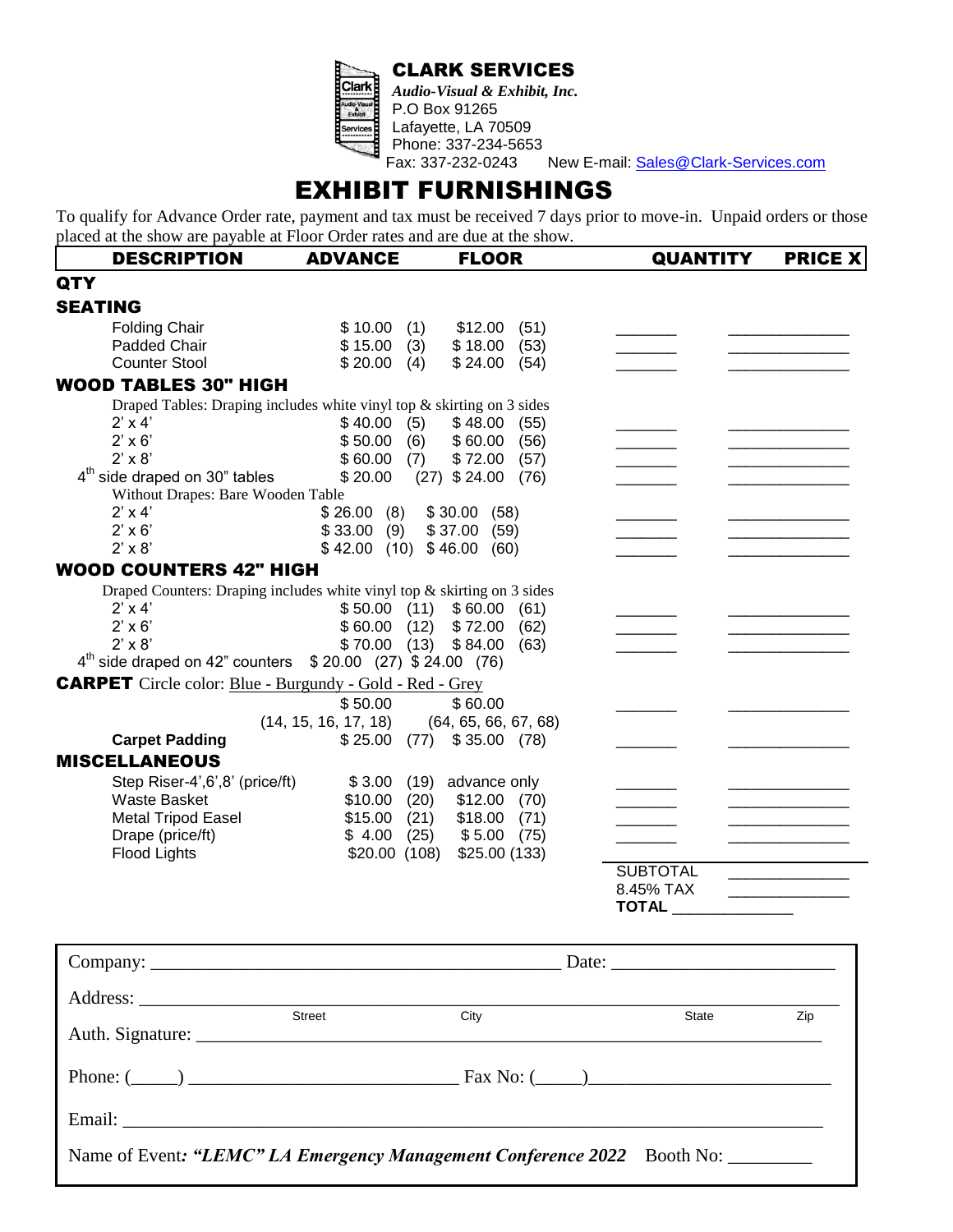

 CLARK SERVICES *Audio-Visual & Exhibit, Inc.* P.O Box 91265 Lafayette, LA 70509 Phone: 337-234-5653<br>Fax: 337-232-0243

Fax: 337-232-0243 **New E-mail: [Sales@Clark-Services.com](mailto:clarkservices@bellsouth.net)**

### **ELECTRICAL SERVICE ORDER FORM**

#### **Dear Exhibitor:**

Please indicate the electrical service required for this event and note the following specifications.

- 1. All electrical distribution is controlled by the contractor.
- However, Clark Services assumes no liability for any failure of electrical source.
- 2. Charges cover only the bringing of service to the rear of booth.
- 3. Special wiring for islands and multiple booths are on time and material basis.
- 4. Diagrams for specific location should be attached & estimated labor/material charges included.
- 5. Exhibitor connectors, strips or taps must comply with National Electric Code and be UL approved.
- 6. Advance rates apply only to orders received and paid 1 week prior to move-in. Credit card users can fax order.
- 7. All balance payments are due at the show. Purchase orders are not considered payment.

#### **Ordering Instructions:**

- \_\_Determine which equipment needs electrical power.
- Look on the back of all equipment to determine the watts (or amps) and volts required.
- In the chart below select watts (or amps) needed in each voltage category.

If you simply can't figure it out, please describe what you are bringing and list any information available.

| <b>DESCRIPTION</b>             | <b>ADVANCE</b>    | <b>FLOOR</b>      | <b>QUANTITY</b> | <b>PRICE X QTY</b> |
|--------------------------------|-------------------|-------------------|-----------------|--------------------|
| <b>120 VOLTS</b>               |                   |                   |                 |                    |
| 500W (5A)                      | \$55.00<br>(112)  | (136)<br>\$59.00  |                 |                    |
| 1000 W (10A)                   | \$60.00<br>(101)  | (126)<br>\$71.00  |                 |                    |
| 2000W (20A)                    | \$75.00<br>(102)  | (127)<br>\$89.00  |                 |                    |
| <b>208V SINGLE PHASE*</b>      |                   |                   |                 |                    |
| 2000W (20A)                    | \$110.00<br>(104) | \$130.00<br>(129) |                 |                    |
| EA Add'l 10A (on same circuit) | \$40.00<br>(105)  | \$48.00<br>(130)  |                 |                    |
| <b>208V THREE PHASE*</b>       |                   |                   |                 |                    |
| 2000W (20A)                    | \$140.00<br>(106) | \$170.00<br>(131) |                 |                    |
| EA Add'l 10A (on same circuit) | (107)<br>\$60.00  | \$72.00<br>(132)  |                 |                    |
| <b>MISCELLANEOUS</b>           |                   |                   |                 |                    |
| Flood Light                    | (108)<br>\$20.00  | (133)<br>\$25.00  |                 |                    |
| <b>Multi-Outlet Box</b>        | \$15.00<br>(109)  | (134)<br>\$18.00  |                 |                    |
| <b>Extension Cord</b>          | \$15.00<br>(110)  | (135)<br>\$18.00  |                 |                    |
|                                |                   |                   | <b>SUBTOTAL</b> |                    |
|                                |                   |                   | 8.45% TAX       |                    |

**TOTAL** \_\_\_\_\_\_\_\_\_\_\_\_\_\_

\*All 208 POWER IS DELIVERED "BARE WIRE". You must know your neutral configuration. Basic labor rate is \$38.00/hr

|                                                                         | Street | City | State | Zip |  |
|-------------------------------------------------------------------------|--------|------|-------|-----|--|
| Phone No: $(\_\_)$                                                      |        |      |       |     |  |
|                                                                         |        |      |       |     |  |
| Name of Event: "LEMC" LA Emergency Management Conference 2022 Booth No: |        |      |       |     |  |
|                                                                         |        |      |       |     |  |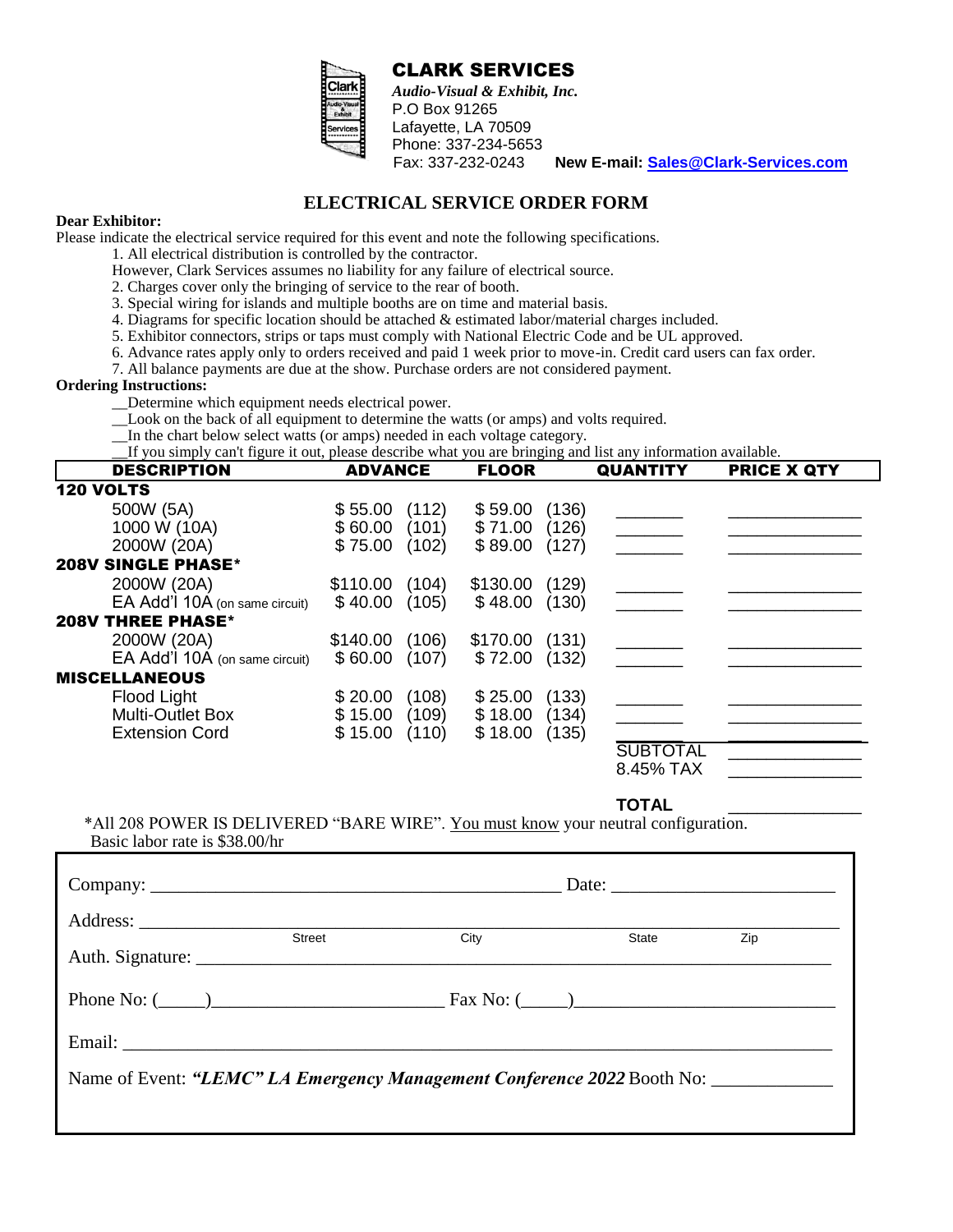

CLARK SERVICES *Audio-Visual & Exhibit, Inc.* P.O Box 91265 Lafayette, LA 70509 Phone: 337-234-5653<br>Fax: 337-232-0243 New E-mail: [Sales@Clark-Services.com](mailto:clarkservices@bellsouth.net)

# DRAYAGE RATES AND INFORMATION

#### **PLEASE DO NOT SHIP MATERIAL TO THE EXHIBIT SITE. THERE ARE NO FACILITIES FOR RECEIVING AND STORING PRIOR TO MOVE-IN DATE.**

While we exercise all reasonable care as freight handlers, we regret we cannot be responsible for damage or loss of your equipment and/or display. For your protection, all shipments should be insured.

#### **Clark Services will provide the following services:**

- 1. Receive and store shipments. Two weeks free storage allowed.
- 2. Handling into exhibit site.
- 3. Removal and return of empty crates to and from booths.
- 4. Provide clerical assistance in preparing bills of lading for outbound shipments.
- 5. \*Arrange for outbound shipments from show site. All outbound must ship from show site. Please inform your specific carrier.

#### **\*EXHIBITOR MUST LABEL OUTBOUND SHIPMENTS AND SUBMIT COMPLETED BILLS OF LADING TO DRAYAGE SERVICE DESK!!**  *LABELS AND BILLS OF LADING AVAILABLE AT SERVICE DESK.*

### HANDLING RATES

#### **DRAYAGE SHIPPED TO CLARK SERVICES WAREHOUSE OR OFF-SITE DESTINATION**

\*\$28.00 per cwt or fraction thereof with a minimum charge of \$56.00. These rates are based on total weight of merchandise received and are **PER SHIPMENT.** Add 50% to quoted rates for uncrated and van shipments.

\*Any freight not delivered to our warehouse at least THREE DAYS prior to show opening, or freight that requires special handling and/or handling to the exhibit site, will be charged a \$28.00 minimum per man, in addition to regular drayage cost.

#### **DRAYAGE DELIVERED TO SHOW SITE**

\*Drayage delivered to show site and handled by Clark Services (off-load truck, deliver to booth, and return to truck at close of show) will be handled at a cost of \$28.00 per cwt.

#### **ADDITIONAL INFORMATION**

\*Outbound will ship from show site. Please advise your specific carrier.

\*In order to expedite removal of materials from exhibit area, we reserve the right to change designated carriers without notice to exhibitor.

\*We cannot be held responsible for shipments left in booth by exhibitor if they have not made previous arrangements with Clark Services personnel to handle exhibit.

\*Exhibits and material not removed from exhibit hall on removal day will be transported to our warehouse at a reasonable rate to await disposition.

\*Retain this sheet for your files and/or information. Please advise us that freight is being shipped. Carrier and Pro # will aid in tracking your freight.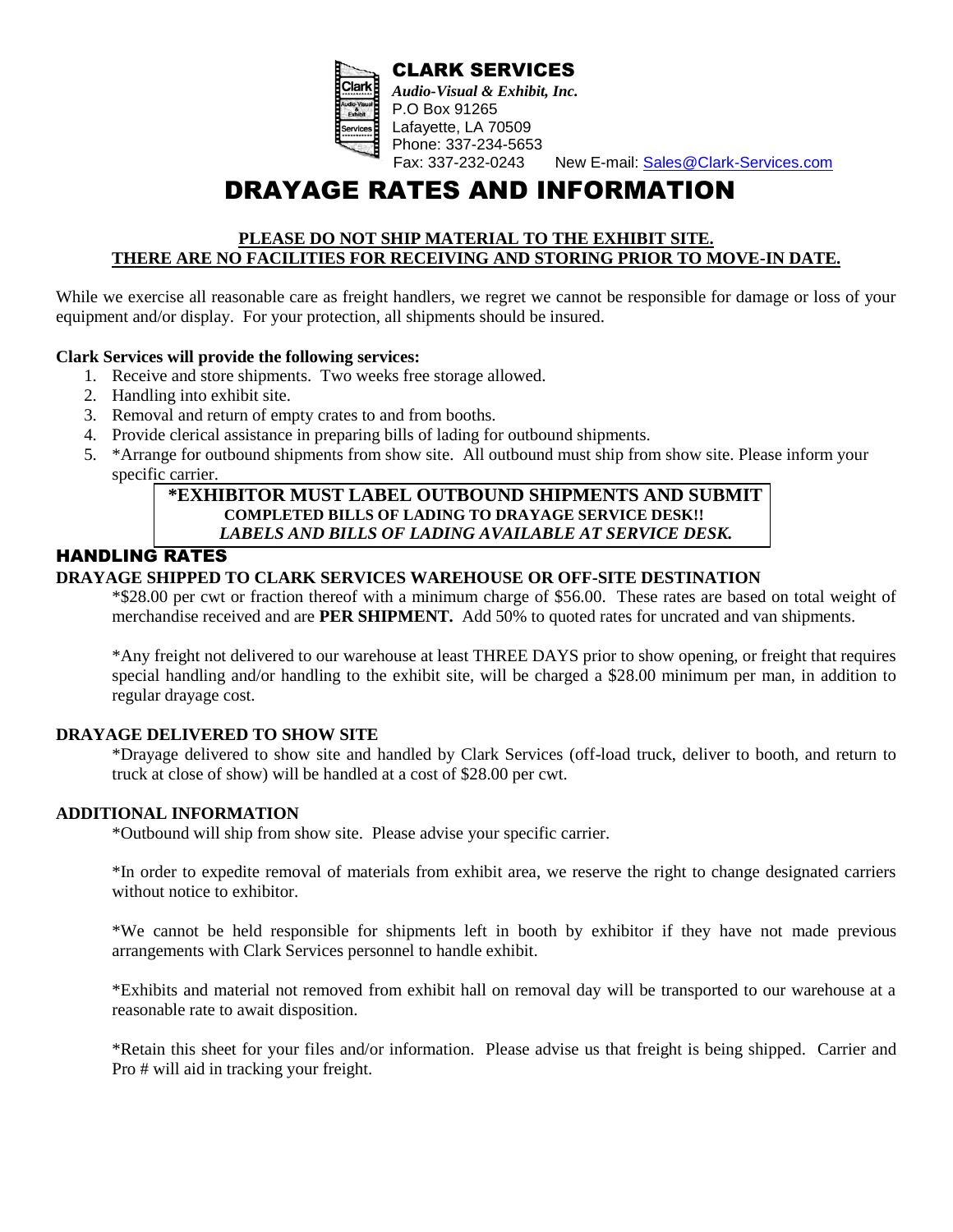

CLARK SERVICES *Audio-Visual & Exhibit, Inc.* P.O Box 91265 Lafayette, LA 70509 Phone: 337-234-5653<br>Fax: 337-232-0243 New E-mail: [Sales@Clark-Services.com](mailto:clarkservices@bellsouth.net)

# DRAYAGE ORDER FORM

## NO COLLECT SHIPMENTS WILL BE ACCEPTED

## SHIPPING INSTRUCTIONS TO CLARK SERVICES

\* All shipments should be made on straight bills of lading and be addressed identically to labels on exhibit material. \* Labels should read:

| Your Company Name         |                                                                                                                                                                                                                                |                |
|---------------------------|--------------------------------------------------------------------------------------------------------------------------------------------------------------------------------------------------------------------------------|----------------|
| <b>C/O Clark Services</b> |                                                                                                                                                                                                                                |                |
| 113 Board Road            |                                                                                                                                                                                                                                |                |
| Lafayette, LA 70508       |                                                                                                                                                                                                                                |                |
|                           |                                                                                                                                                                                                                                |                |
|                           |                                                                                                                                                                                                                                |                |
|                           |                                                                                                                                                                                                                                |                |
|                           | TRACKING INFORMATION (PLEASE FILL OUT THE FOLLOWING)                                                                                                                                                                           |                |
|                           |                                                                                                                                                                                                                                |                |
|                           |                                                                                                                                                                                                                                |                |
|                           |                                                                                                                                                                                                                                |                |
|                           | Company Contact _________________________________                                                                                                                                                                              |                |
|                           |                                                                                                                                                                                                                                |                |
|                           |                                                                                                                                                                                                                                |                |
| <b>DRAYAGE CHARGES</b>    |                                                                                                                                                                                                                                |                |
| <b>WEIGHT</b>             | <b>RATE</b>                                                                                                                                                                                                                    | <b>CHARGES</b> |
|                           | ___Up to 200 LBS $$56.00$ MIN. (151)                                                                                                                                                                                           |                |
|                           | _ADDL 100 LBS \$28.00 Each (or Fraction) (152)                                                                                                                                                                                 |                |
|                           | <b>OUTBOUND SHIPPING INSTRUCTIONS AT CLOSE OF SHOW</b>                                                                                                                                                                         |                |
|                           |                                                                                                                                                                                                                                |                |
|                           |                                                                                                                                                                                                                                |                |
|                           |                                                                                                                                                                                                                                |                |
|                           | Address: Street                                                                                                                                                                                                                | City/State Zip |
|                           |                                                                                                                                                                                                                                |                |
|                           | <b>PLEASE NOTE: EXHIBITOR IS RESPONSIBLE FOR DRAYAGE CHARGES -</b><br>WE DO NOT BILL YOUR SUPPLIER FOR DRAYAGE.<br>TO ORDER SERVICES FILL OUT AND RETURN THIS FORM TO CLARK SERVICES                                           |                |
|                           |                                                                                                                                                                                                                                |                |
| Address: <u>Street</u>    |                                                                                                                                                                                                                                |                |
|                           | City                                                                                                                                                                                                                           | State<br>Zip   |
|                           |                                                                                                                                                                                                                                |                |
|                           |                                                                                                                                                                                                                                |                |
|                           |                                                                                                                                                                                                                                |                |
|                           | Phone: $(\_\_)$                                                                                                                                                                                                                |                |
|                           | Email: The contract of the contract of the contract of the contract of the contract of the contract of the contract of the contract of the contract of the contract of the contract of the contract of the contract of the con |                |

Name of Event: "LEMC" LA Emergency Management Conference 2022 Booth No: \_\_\_\_\_\_\_\_\_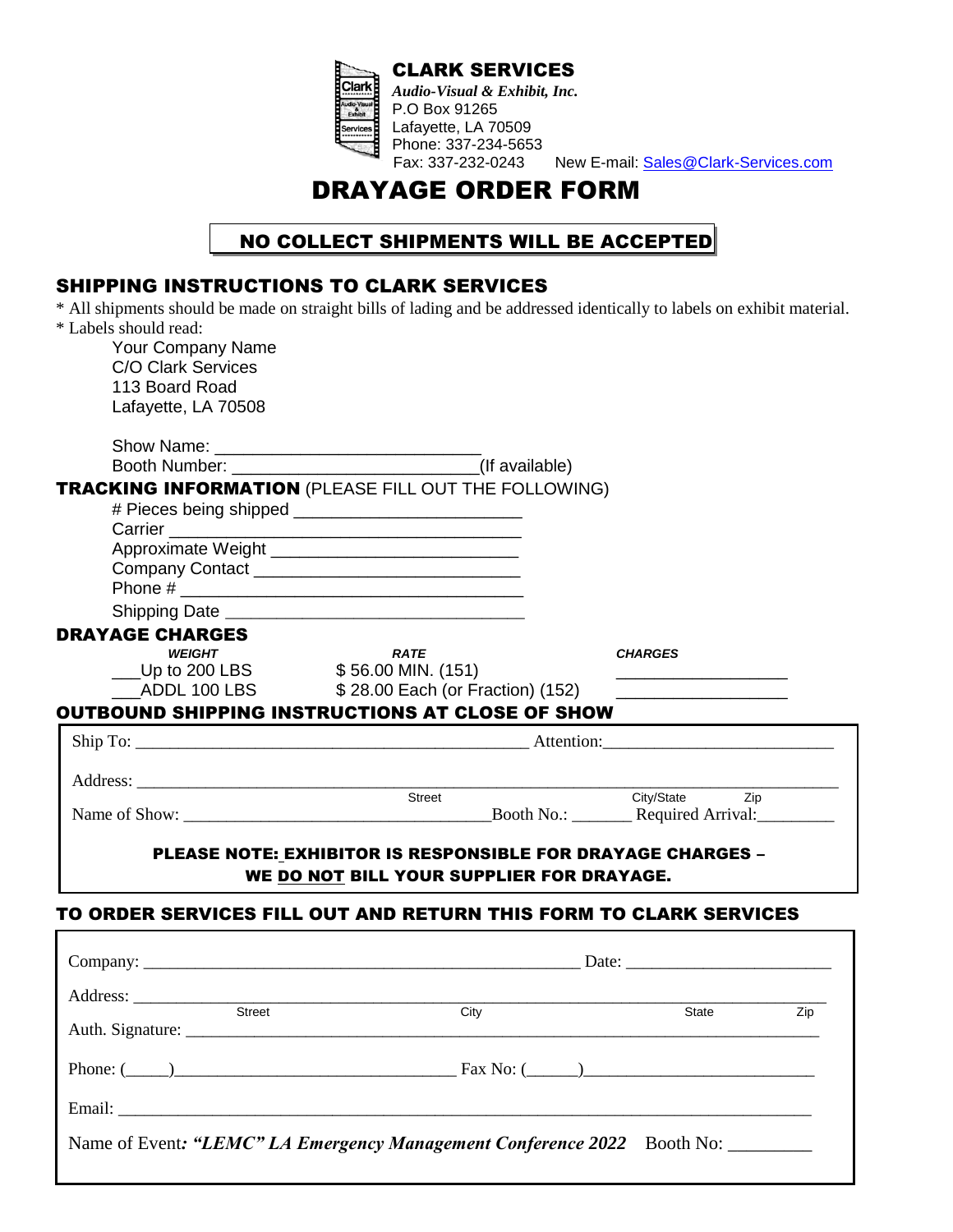

New E-mail: [Sales@Clark-Services.com](mailto:clarkservices@bellsouth.net)

## LABOR ORDER FORM

#### **Labor for Setup and Dismantling Displays:**

Labor can be supplied to assist you in setting up and dismantling your display. Charges are as follows: \$30.00 / hour for straight time (161) Monday-Friday 8am-5pm \$45.00 / hour for overtime (162) Monday-Friday 5pm-8am Weekends and Holidays

**A one hour minimum applies to all labor charges and are payable at the show.** 

#### To order labor, please fill in information below:

| 1. Clark Services is authorized to <b>preset</b> display | YES.       | NO. |
|----------------------------------------------------------|------------|-----|
| Display being shipped to Clark Services                  | YES        | NO. |
| Instructions with display                                | YES.       | NO. |
| 2. Wait for vendor representative to arrive              | YES.       | NO. |
| **Must set arrival time to check in at service desk      | <b>YES</b> | NO. |

Arrival time for setup \_\_\_\_\_\_\_\_

Departure time for teardown

**\*\*Labor will be billed from specified time for minimum 1 hour\*\***

|                  | # MEN<br><b>NEEDED</b> |   | # HOURS<br><b>NEEDED</b> |   | <b>RATE LABOR</b><br>\$30.00(ST) OR \$45.00(OT) | $=$ | <b>CHARGES</b> |
|------------------|------------------------|---|--------------------------|---|-------------------------------------------------|-----|----------------|
| <b>SET UP</b>    |                        | х |                          |   | =                                               |     |                |
| <b>TEAR DOWN</b> |                        | х |                          | v | =                                               |     |                |

| Street | City                                                                   | State | Zip |
|--------|------------------------------------------------------------------------|-------|-----|
|        |                                                                        |       |     |
|        | Phone: $(\_\_)$                                                        |       |     |
|        |                                                                        |       |     |
|        | Name of Show: "LEMC" LA Emergency Management Conference 2022 Booth No: |       |     |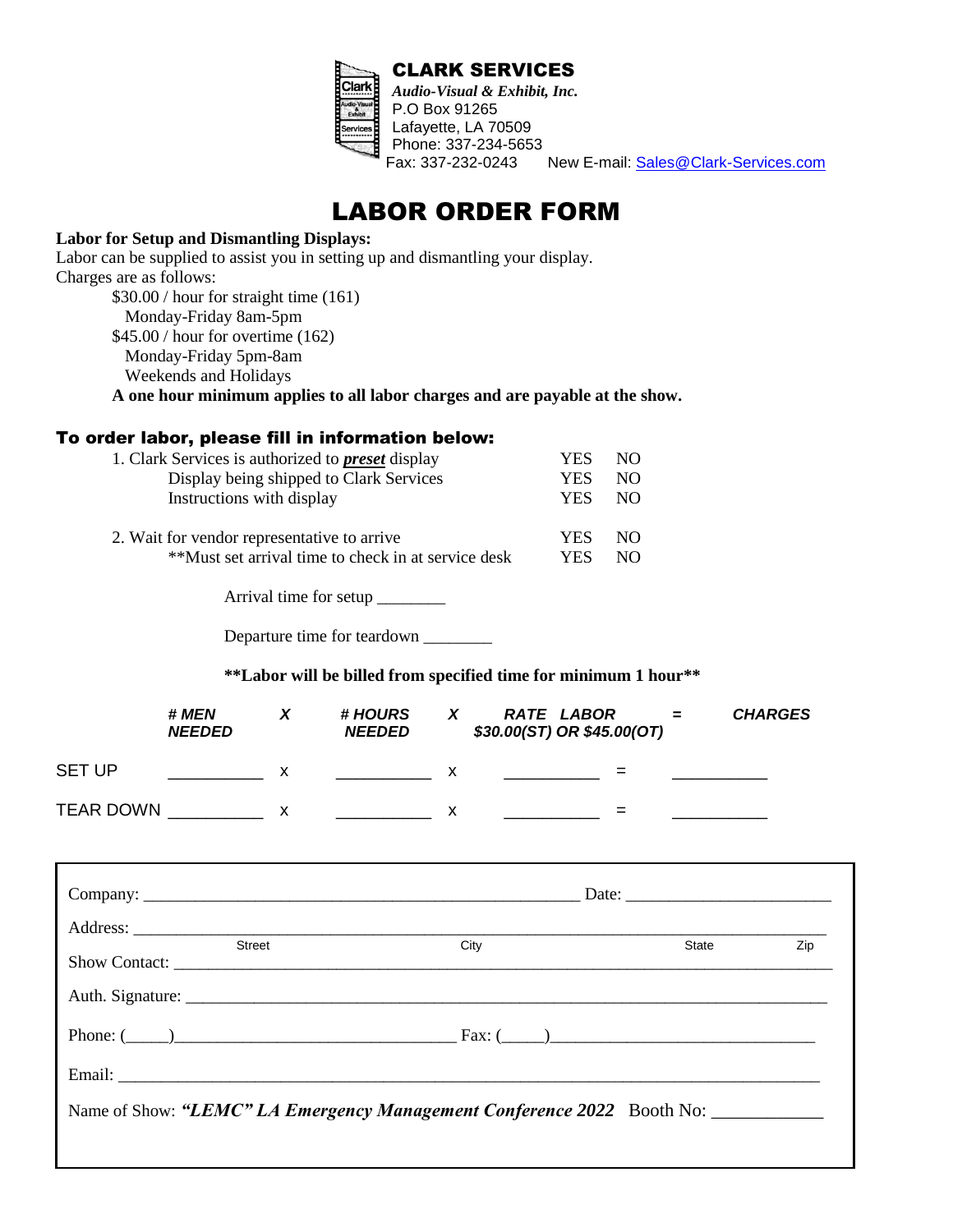

CLARK SERVICES *Audio-Visual & Exhibit, Inc.*

P.O Box 91265 Lafayette, LA 70509 Phone: 337-234-5653<br>Fax: 337-232-0243

New E-mail: [Sales@Clark-Services.com](mailto:clarkservices@bellsouth.net)

# AUDIO-VISUAL ORDER FORM

Clark Services can provide Audio-Visual to enhance the sales incentive, or to help with private sales meeting. Listed below you will find the most frequently request equipment. Advance rates apply only if ordered one week prior to exhibitor move-in date. All orders placed after that, add 20% to advance rates. Please call our office if you have any questions.

| <b>DESCRIPTION</b>                                               | <b>DAILY RATE</b> | <b>OTY</b>               | # of Days | <b>TOTAL</b> |
|------------------------------------------------------------------|-------------------|--------------------------|-----------|--------------|
|                                                                  |                   |                          |           |              |
| <b>EQUIPMENT</b>                                                 |                   |                          |           |              |
| Laptop                                                           | 100.00 (203)      |                          |           |              |
| DVD Player / VHS Player                                          | 35.00 (204)       |                          |           |              |
| 23" Flat Screen Computer Monitor with Table Stand                | 30.00 (206)       | $\overline{\phantom{a}}$ |           |              |
| *32" LCD Display - Table Mount (Computer or Video)               | 75.00 (207)       | $\overline{a}$           |           |              |
| *42" LCD/Plasma Display-Table Mount (Computer or Video)          | 100.00 (208)      | $\mathcal{L}$            |           |              |
| *50" LCD/Plasma Display-Table Mount (Computer or Video)          | 150.00 (209)      |                          |           |              |
| 60"-72" Floor Stand for LCD/Plasma                               | 75.00 (211)       | $\overline{\phantom{a}}$ |           |              |
| <b>Stereo Computer Speakers</b>                                  | 15.00 (213)       |                          |           |              |
| Data Projector (2000 Lumens)                                     | 150.00 (217)      | $\frac{1}{2}$            |           |              |
| 6' Tripod Screen (Call for other sizes & types)                  | 15.00 (218)       |                          |           |              |
| 42" Draped Monitor Cart                                          | 10.00 (219)       | $\overline{\phantom{a}}$ |           |              |
| 54" Draped Monitor Cart                                          | 15.00 (220)       | $\sim$ $\sim$            |           |              |
| Booth PA w/Wireless Microphone (Circle One) Lavalier or Handheld | 100.00 (222)      |                          |           |              |
| Call for additional items not listed                             |                   |                          |           |              |
|                                                                  |                   | Subtotal                 |           |              |
|                                                                  |                   | 8.45% Tax                |           |              |
|                                                                  |                   | Delivery/Installation    |           | \$75.00      |
|                                                                  |                   | Total                    |           |              |

**Rental Agreement:** It is understood and agreed that the customer is renting equipment for a specific period of time and is responsible for its safe return. Customer agrees to be billed for damages or loss.

#### **Advanced Order Payment must be received on or before: Monday, May 9, 2022 Fax orders with credit card authorization to 337-232-0243 or email to Sales@Clark-Services.com**

| <b>Street</b>                                                           | City | State | Zip |
|-------------------------------------------------------------------------|------|-------|-----|
|                                                                         |      |       |     |
| Phone: $(\_\_)$                                                         |      |       |     |
|                                                                         |      |       |     |
| Name of Event: "LEMC" LA Emergency Management Conference 2022 Booth No: |      |       |     |